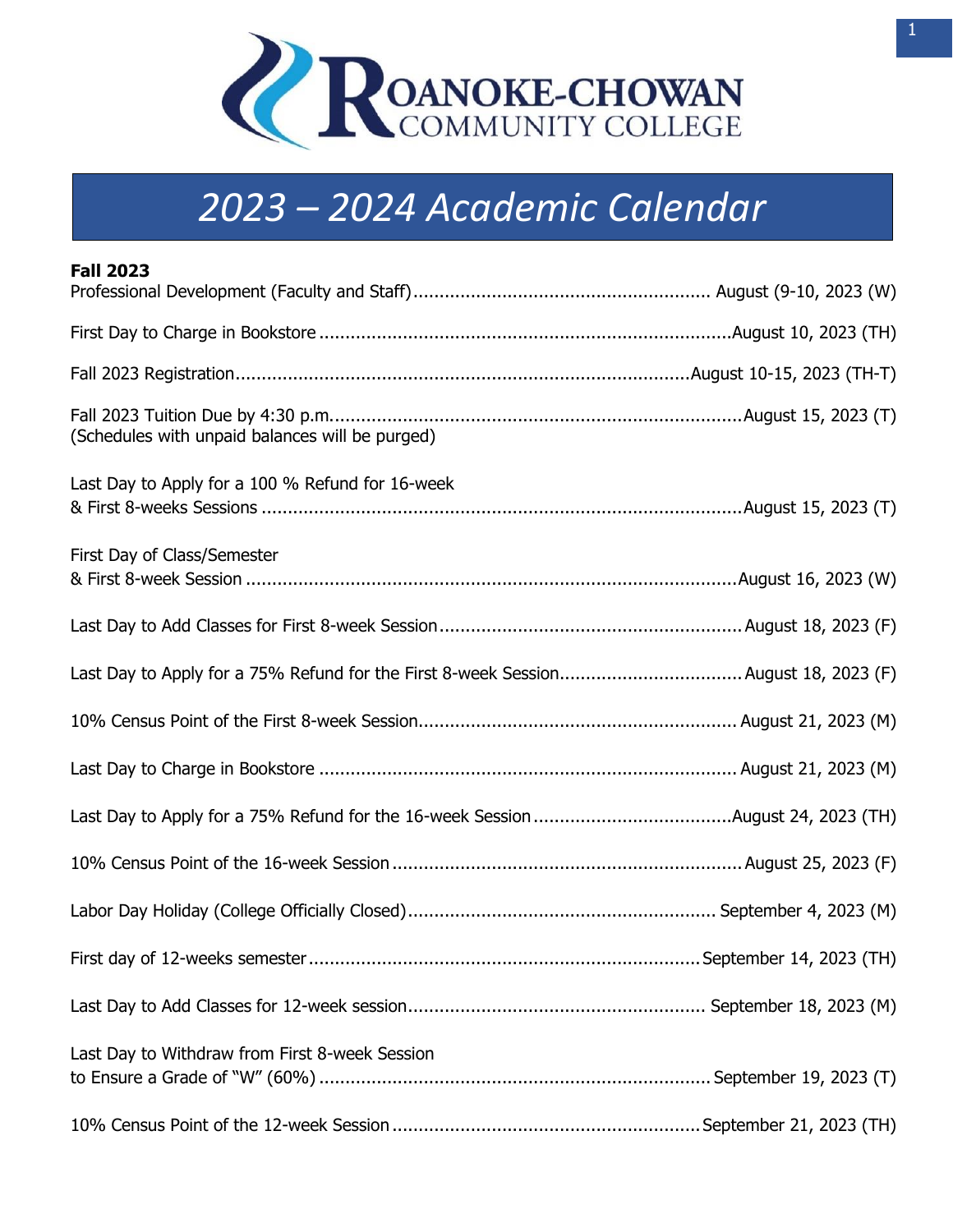| May 2024 Prospective                            |  |
|-------------------------------------------------|--|
|                                                 |  |
|                                                 |  |
|                                                 |  |
| Last Day to Apply for a 100% Refund for         |  |
|                                                 |  |
|                                                 |  |
|                                                 |  |
|                                                 |  |
| Last Day to Apply for a 75% Refund for          |  |
|                                                 |  |
|                                                 |  |
| Last Day to Withdraw from 16-week Session       |  |
| Last Day to Withdraw from 12-week Session       |  |
| Last Day to Withdraw from Second 8-week Session |  |
|                                                 |  |
| (Schedules with unpaid balances will be purged) |  |
|                                                 |  |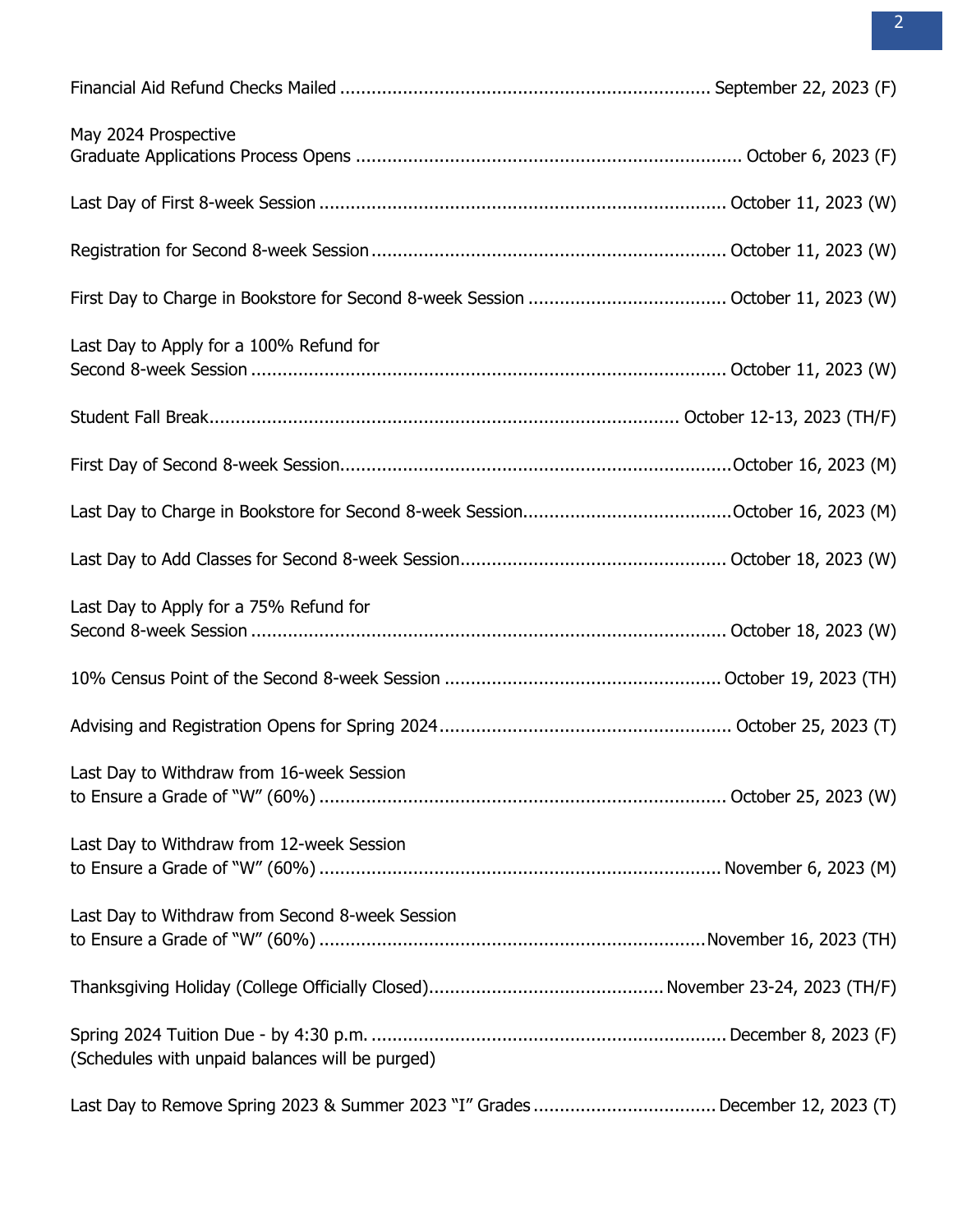| Last Day of Classes/Semester                                                       |  |
|------------------------------------------------------------------------------------|--|
|                                                                                    |  |
|                                                                                    |  |
|                                                                                    |  |
| Spring 2024                                                                        |  |
|                                                                                    |  |
|                                                                                    |  |
|                                                                                    |  |
|                                                                                    |  |
| Last Day to Apply for a 100% Refund for 16-week                                    |  |
|                                                                                    |  |
| First Day of Class/Semester                                                        |  |
|                                                                                    |  |
|                                                                                    |  |
| Last Day to Apply for a 75% Refund for the First 8-week SessionJanuary 8, 2024 (M) |  |
|                                                                                    |  |
|                                                                                    |  |
|                                                                                    |  |
|                                                                                    |  |
|                                                                                    |  |
|                                                                                    |  |
|                                                                                    |  |
| Last Day to Withdraw from First 8-week Session                                     |  |
|                                                                                    |  |
|                                                                                    |  |
|                                                                                    |  |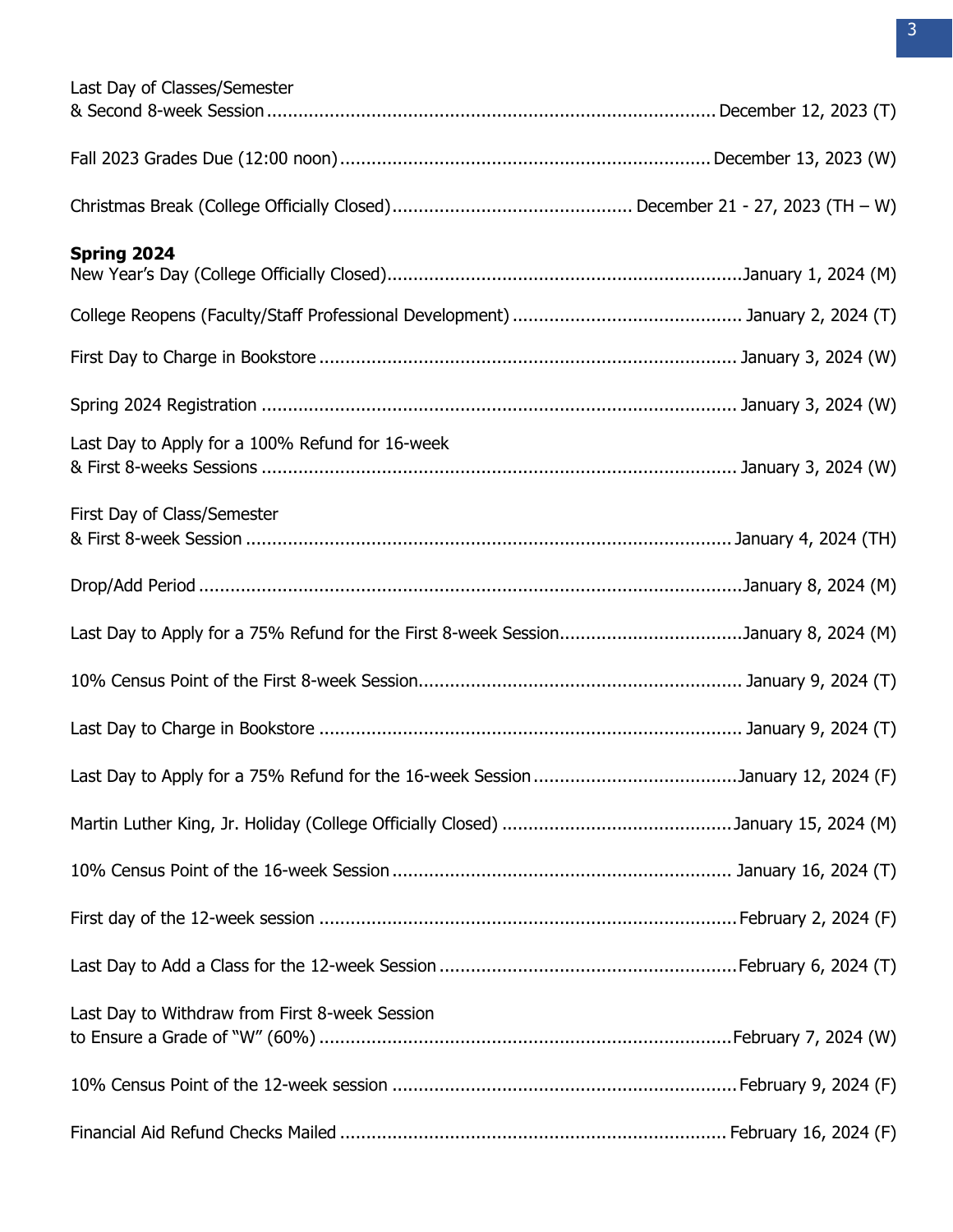| Last Day to Apply for a 100% Refund for                                           |  |
|-----------------------------------------------------------------------------------|--|
| *Spring break split. See April 2 for continuation of spring break)                |  |
|                                                                                   |  |
|                                                                                   |  |
|                                                                                   |  |
| Last Day to Apply for a 75% Refund for                                            |  |
|                                                                                   |  |
| Advising & Registration Opens for Summer & Fall Semesters 2024 March 11, 2024 (M) |  |
| Last Day to Withdraw from 16-week Session                                         |  |
| Last Day to Withdraw from 12-week Session                                         |  |
|                                                                                   |  |
|                                                                                   |  |
|                                                                                   |  |
| Last Day to Withdraw from Second 8-week Session                                   |  |
|                                                                                   |  |
|                                                                                   |  |
|                                                                                   |  |